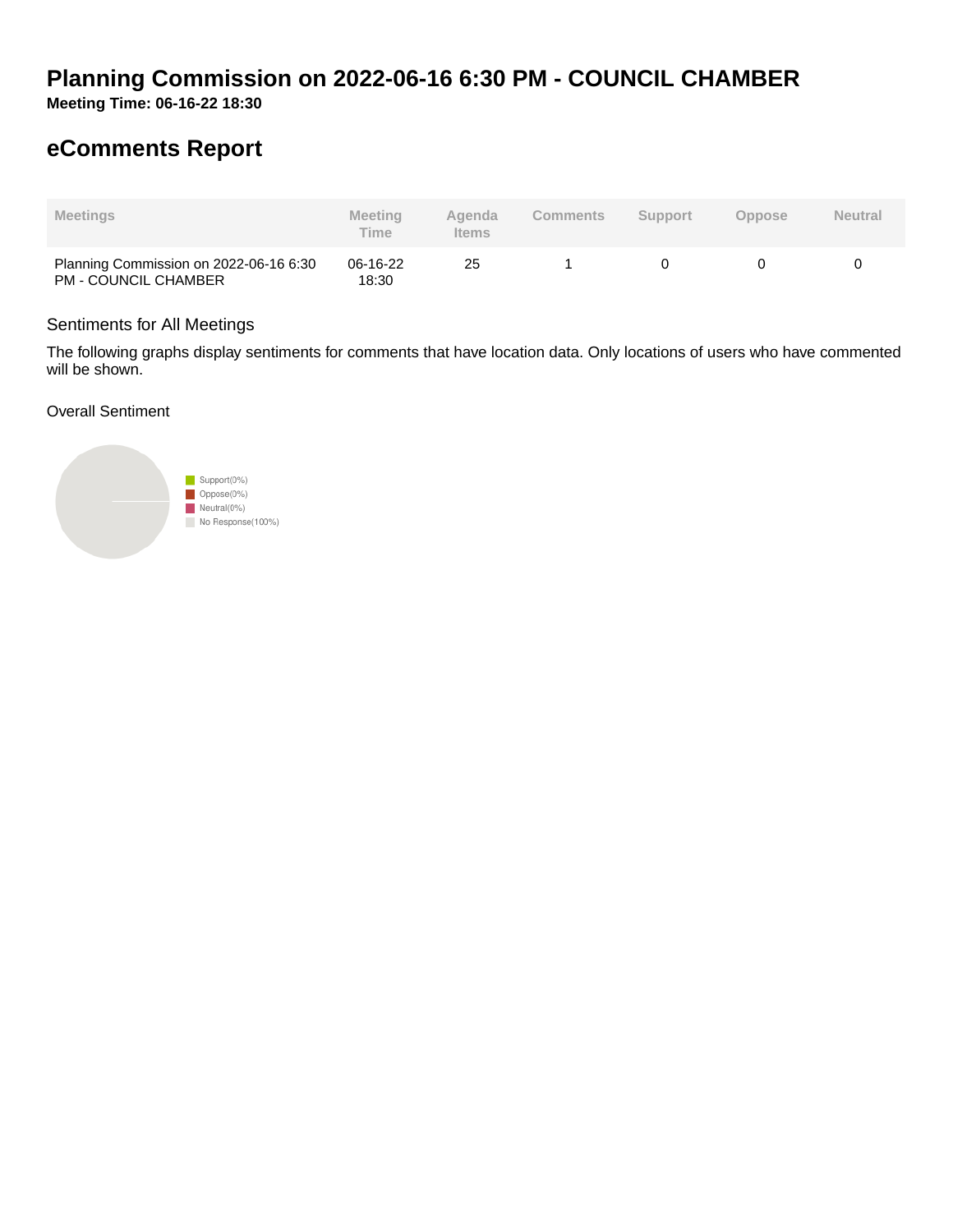### **Planning Commission on 2022-06-16 6:30 PM - COUNCIL CHAMBER 06-16-22 18:30**

| Agenda Name                                                                    | <b>Comments</b> | Support | Oppose | <b>Neutral</b> |
|--------------------------------------------------------------------------------|-----------------|---------|--------|----------------|
| H.1. PC22-4350 RECEIVE AND FILE PUBLIC WRITTEN COMMENTS<br>ON NON-AGENDA ITEMS |                 |         |        |                |

#### Sentiments for All Agenda Items

The following graphs display sentiments for comments that have location data. Only locations of users who have commented will be shown.

#### Overall Sentiment



**Agenda Item: eComments for H.1. PC22-4350 RECEIVE AND FILE PUBLIC WRITTEN COMMENTS ON NON-AGENDA ITEMS**

### Overall Sentiment



#### **Mark Nelson**

Location: Submitted At: 12:05am 06-15-22

I am disturbed that City Planning did not counsel BCHD on their Pre-CUP as to setbacks, consistency, compatibility, protection of property value, and other factors that have been adopted in the RBMC for the protection of property, uses, and neighborhood character.

For example, the BCHD project at completion is 800,000 sqft. That is larger than all the homes in Beryl Heights combined.

For example, BCHD is proposing 109.7-feet above Beryl street in Phase 1, making it the 2nd tallest building in the City and the tallest built since 1974.

For example, BCHD proposes to use a 1950s Miami Beach hotel style, nestled in residential neighborhoods.

For example, BCHD proposes to relocate a reserve fuel tank of unknown size and fuel (diesel? alcohol?), a 2000